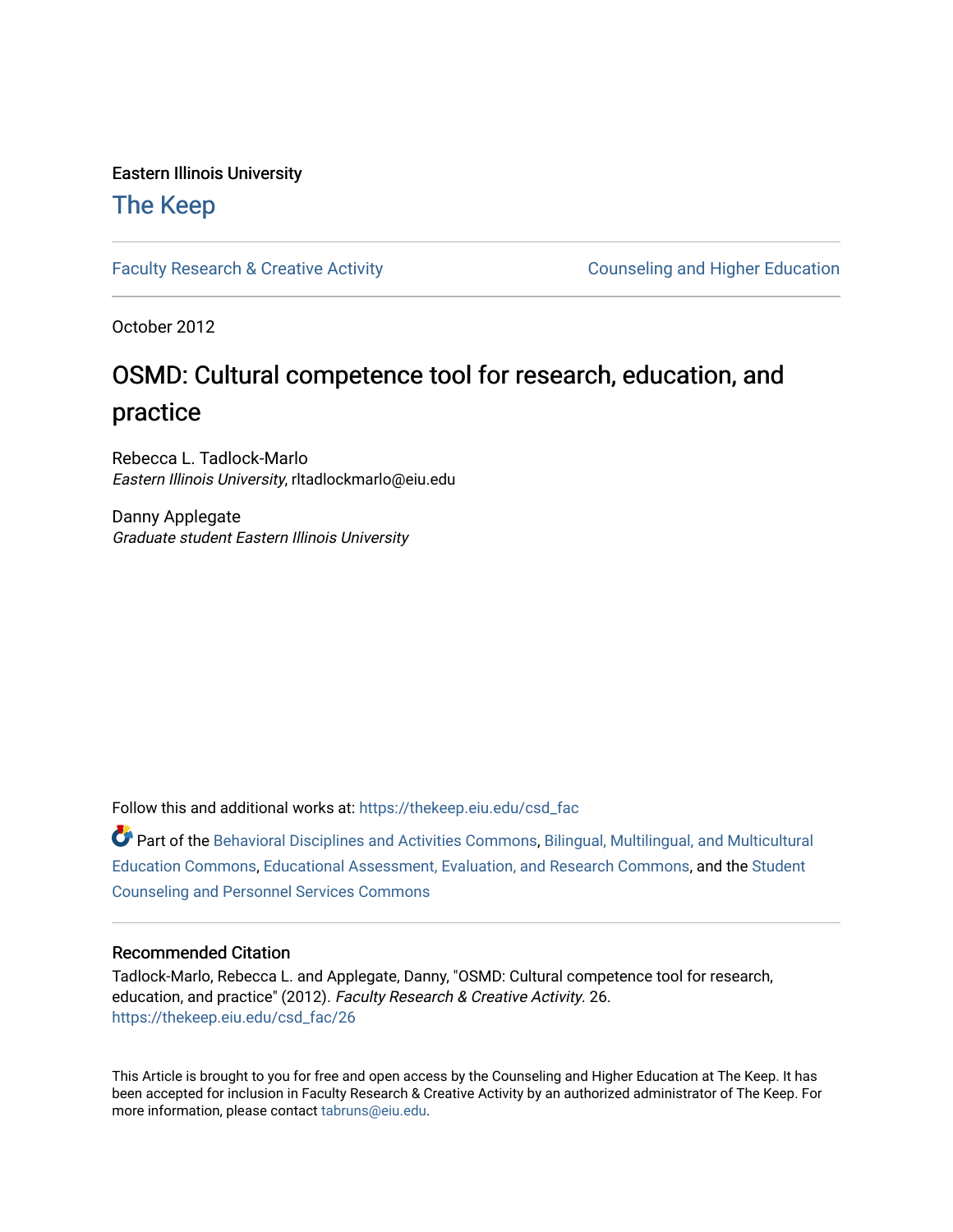## **One School, Many Differences:**



**A Cultural Assessment Tool for School Counselors** Rebecca Tadlock-Marlo, Ph.D., LPC Daniel Applegate, Graduate Student Eastern Illinois University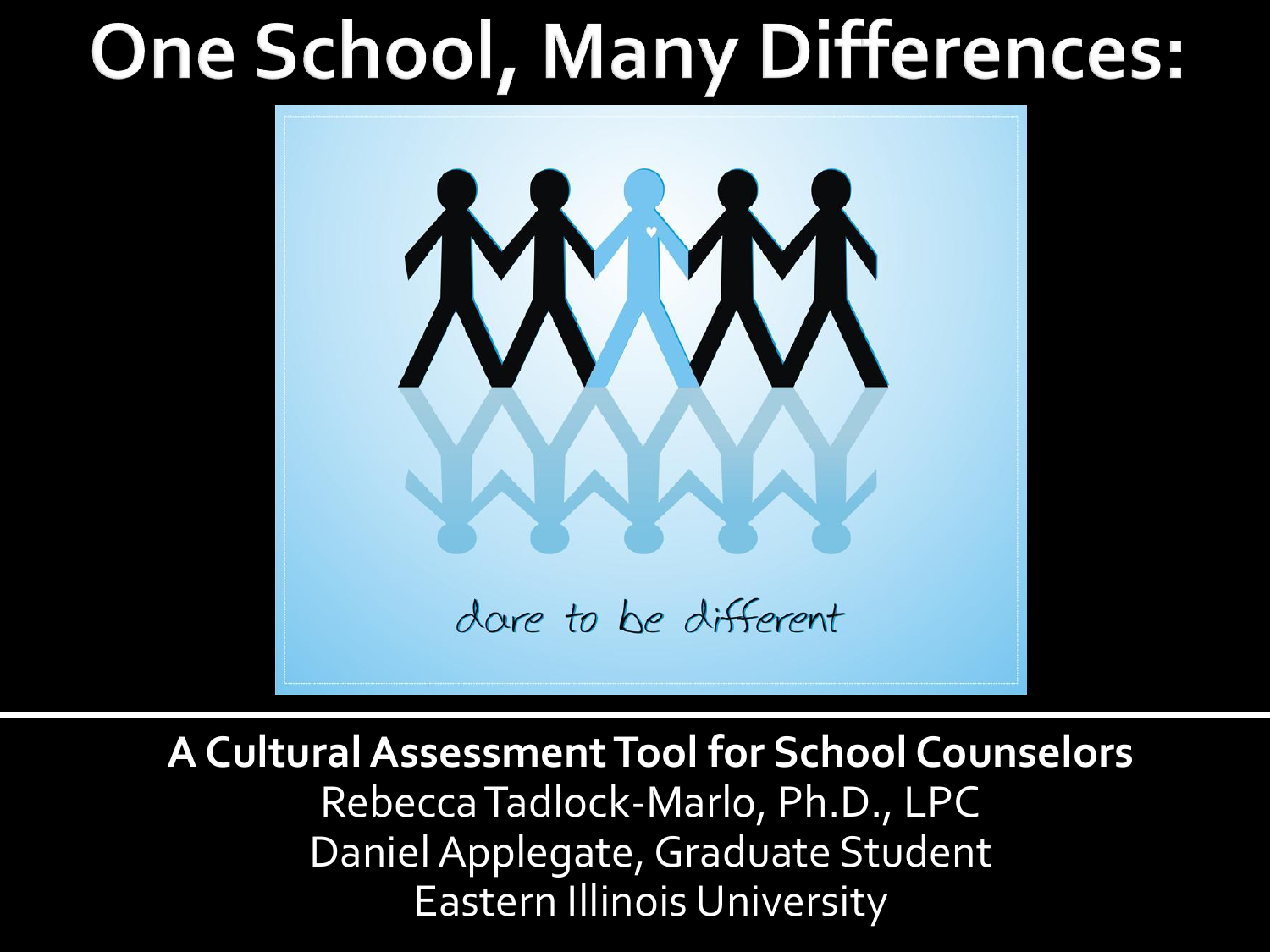#### Rebecca Tadlock-Marlo

- Assistant Professor, Eastern Illinois University
- $\,$  Teaches research, school counseling, crisis counseling
- Areas of research:
	- Instrument validation, quantitative design, school counselor cultural comp., supervision



- Master of Counseling Student
- **Eastern Illinois University**
- Areas of research:
	- Cultural competence, self-efficacy, supervision, CACREP standards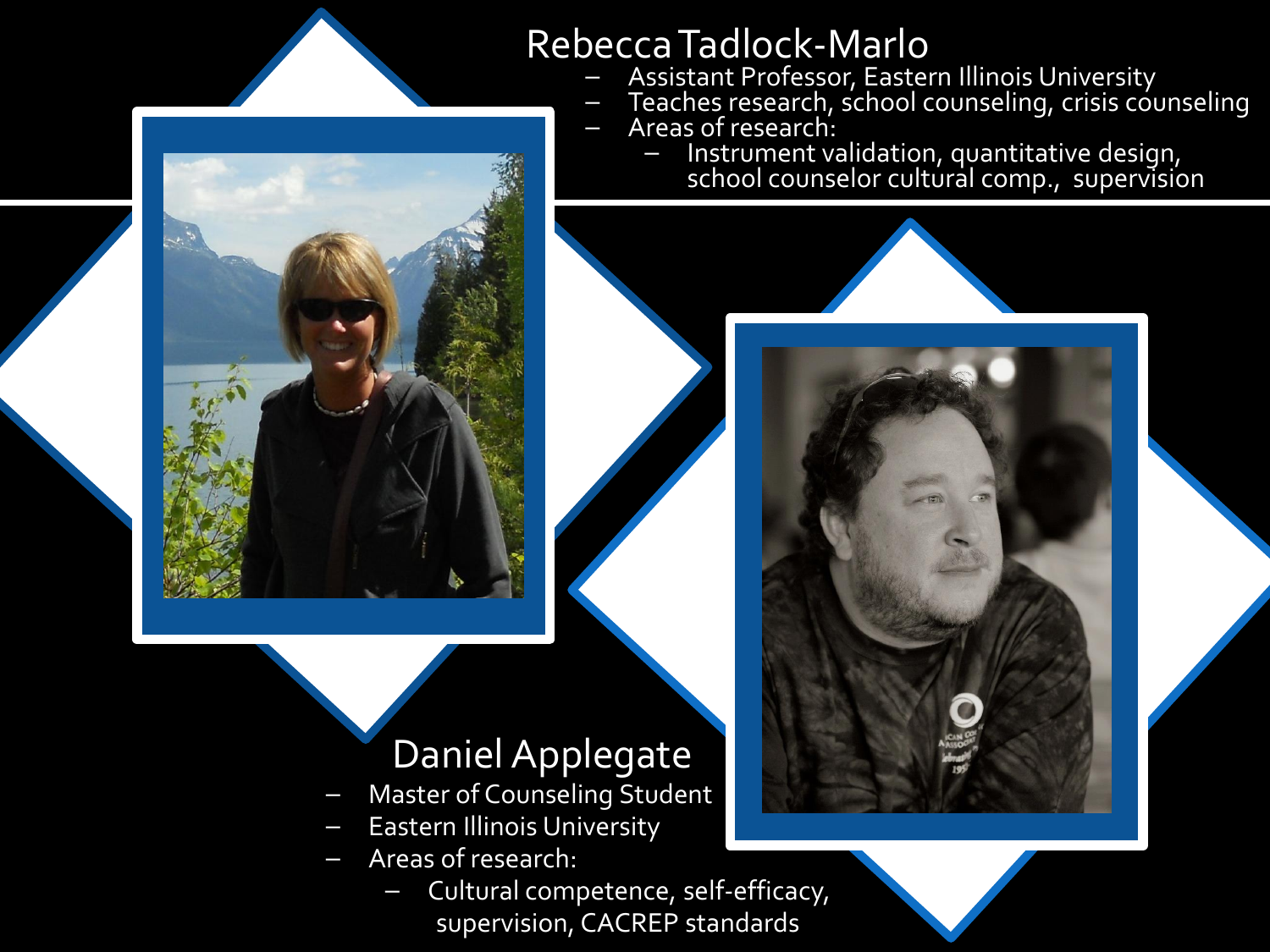## Let's Process...

- What feelings are elicited when you think of "multiculturalism" or "multicultural"
- **How do you define "cultural** competence"?
- **What is cultural self-awareness?**
- **What is the difference of cultural** competence for mental health counselors and school counselors?

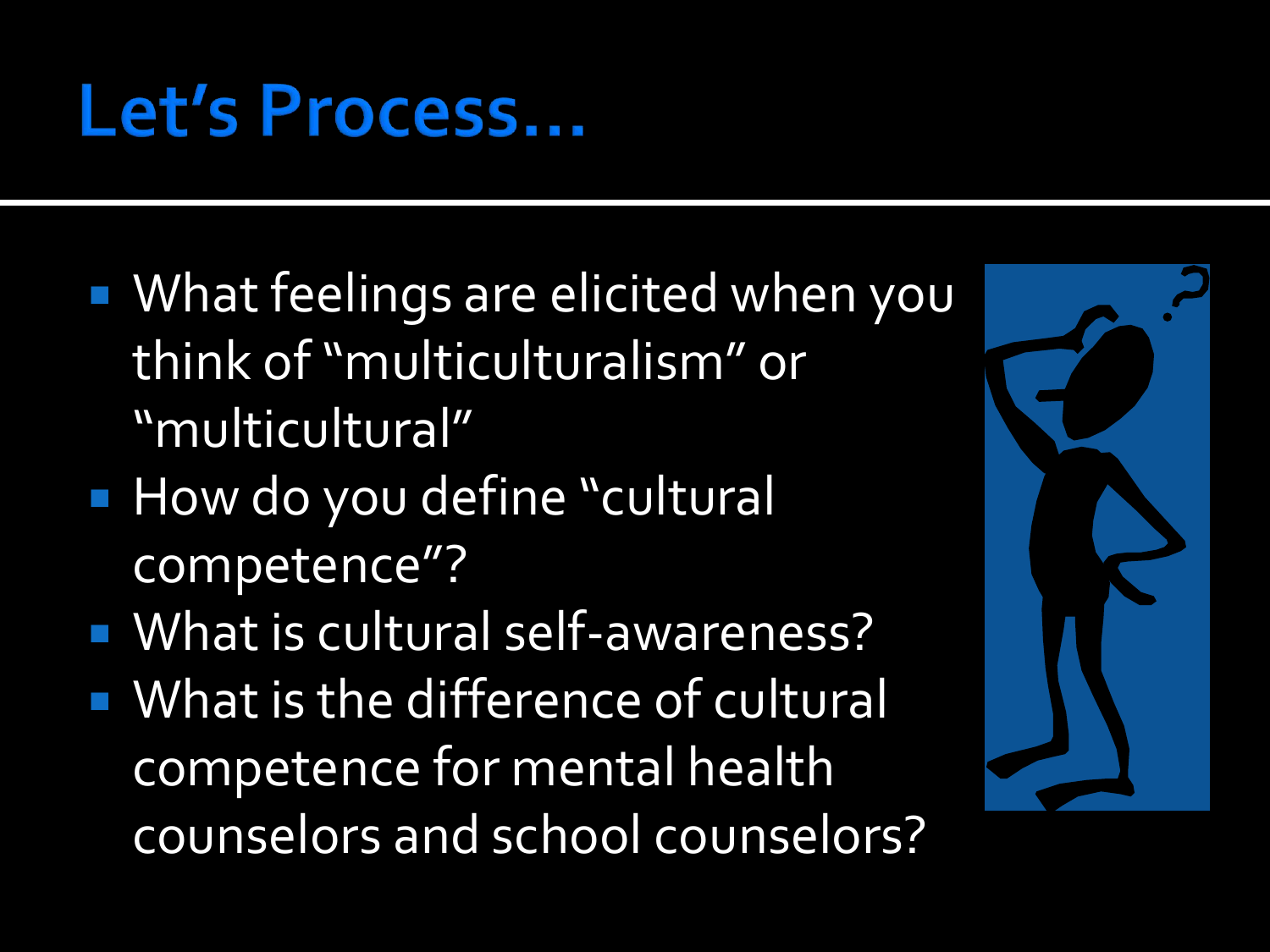### **OSMD: Putting Theory to Practice** Rebecca Tadlock-Marlo, Ph.D.

 CACREP (2009) mandates accredited programs provide knowledge and training experiences regarding cultural diversity.

- School Counseling E & F
- Core Specific: II.G.2
- Roles of school counselors differ from other helping professions so cultural competencies also diverge.
- Participants:
	- 871 practicing school counselors from all 50 states
- One School Many Differences (OSMD)
	- 30 items;  $\alpha$  = .87
	- 42.9% variance explained
		- Assessment of School Environment 10 items;  $α = .71-.73$
		- **Reflection on Influence of Personal Culture**

5 items; α = .71-.73

- Interpersonal Relationships  $9$  items;  $\alpha = .90-.93$
- Collaboration 6 items; α = .63-.65

### Validity

- **Construct** 
	- OSMD & MAKSS-R: r= .51, p=.000
- Criterion:
	- Coursework taken and OSMD  $F(1,870) = 1.35.$  p= .05
	- Continuing education units and OSMD  $F(1,870) = 2.76$ , p= .05

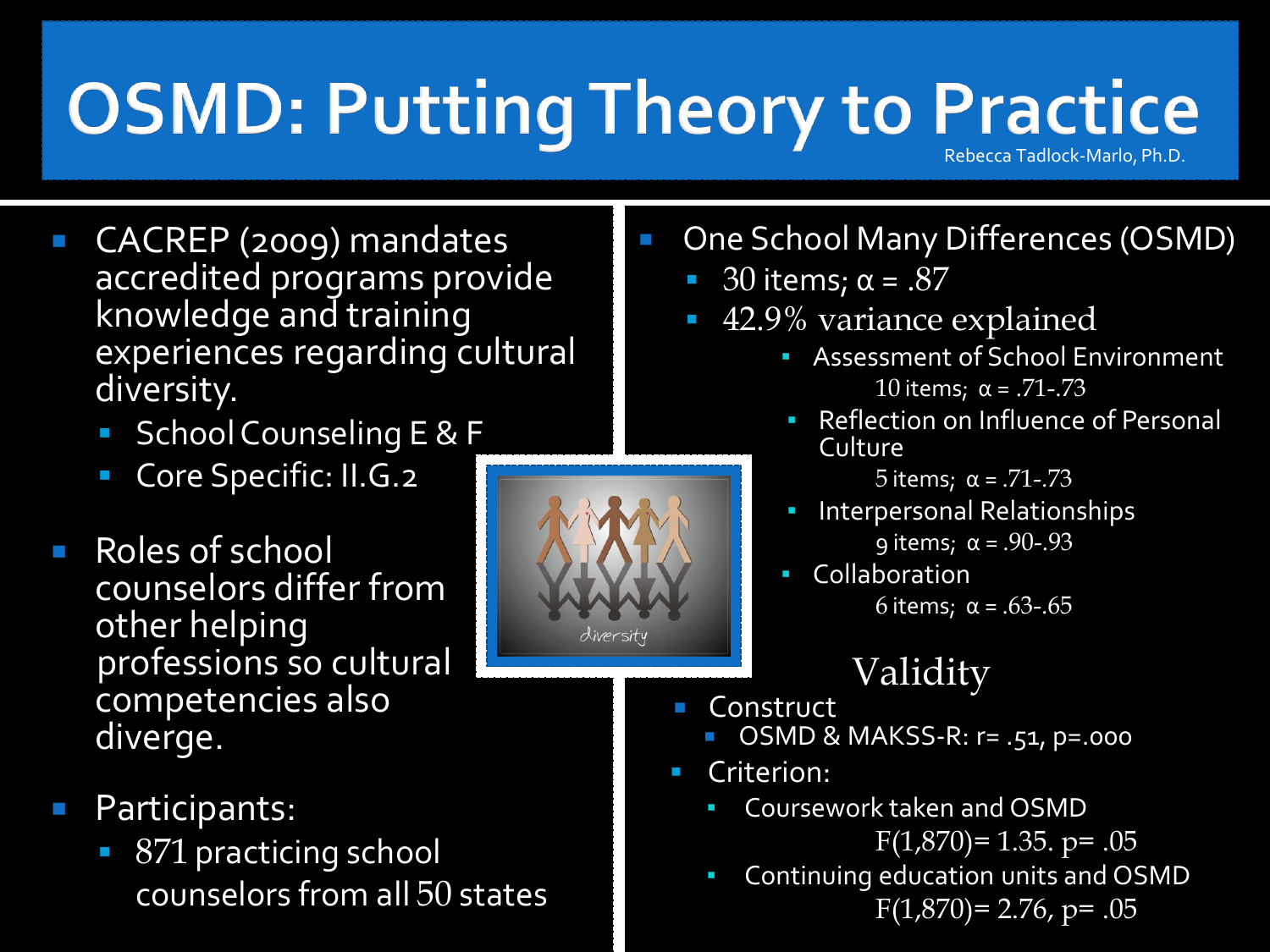# **Implications:**

### ■ CACREP (2009) mandates

- **Adjust curriculum**
- **Practicum and internship: take this instrument to assess their** strengths and areas in need of improvement
- Data could provide the counselor educator insight into where to focus educational energy
- **Establish scoring procedures**
- **Further the structure model of the OSMD** 
	- Assess for trends in data that would allow for a shorter, more concise instrument
- Demographic variables' relation and influence
	- Comparing CACREP graduate scores to non CACREP graduate scores